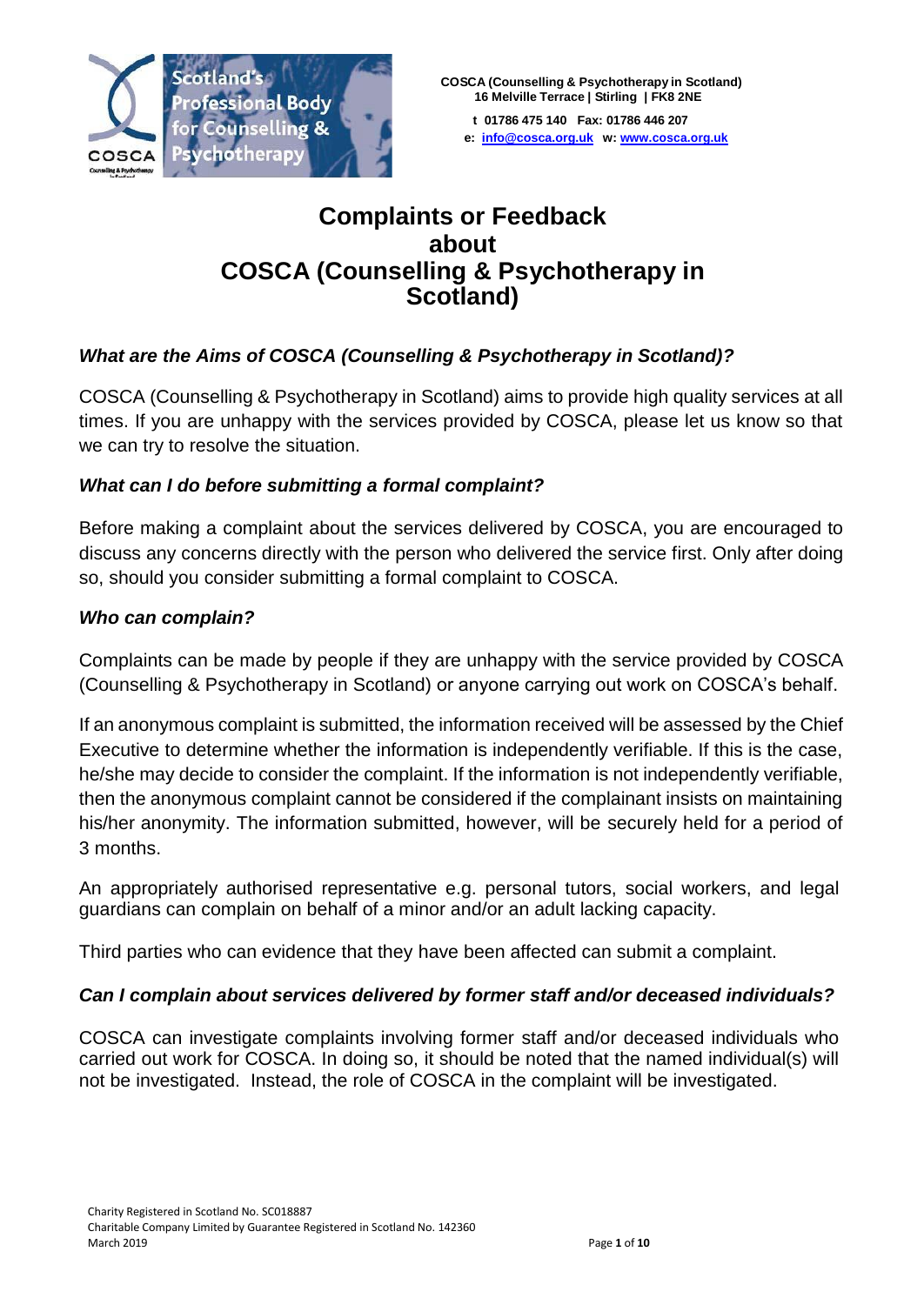#### *Is there a time limit?*

Complaints should normally be made in writing within 3 months of the concern arising. When it is not possible for the complainant to submit the complaint in writing, the Chief Executive will make special arrangements for the submission of the complaint. If the complainant is unable to submit the complaint within the above period then a request for an extension should be made to the Chief Executive, or the Vice Chair in the event that the complaint is against the Chief Executive, within this period of 3 months.

#### *How do I complain?*

Normally, the complaint must be made in writing using the Complaints Form below, which needs to be signed and dated. Where this is not possible for the complainant, the Chief Executive will make special arrangements for the submission of the Complaints Form e.g. if possible, the Form will be made available in other languages and formats on request, help will be offered to understand the complaints system, and/or information will be given on how to contact external sources of help. This Form asks you to give us your name, address, phone number, and details of your complaint. You should also give details of what has already happened in respect of your complaint and with whom you have dealt.

#### *Who do I submit my complaint to?*

Complaints should normally be sent to the Chief Executive of COSCA, 16 Melville Terrace, Stirling FK8 2NE, marked 'Private and Confidential' or by email – for contact details of the Chief Executive see [www.cosca.org.uk.](http://www.cosca.org.uk/)

When a complaint is against the Chief Executive, it should be submitted to the Vice Chair of COSCA at the above address, marked 'Private and Confidential'.

All complaints will be treated confidentially and can be halted if legal proceeding are on-going or planned to take place in the future. All parties have the right to declare a conflict of interest at any point in the procedure to the Chief Executive.

#### *What happens to my complaint?*

The complaint will be acknowledged in writing within 15 working days depending on holidays and/or availability of the Chief Executive.

The Chief Executive will normally investigate the complaint. Further contact may be made with the complainant during the investigation stage. If appropriate, any necessary internal action will be taken e.g. discussion with the person complained against about the complaint under investigation. The Chief Executive can decide to consult other suitable person(s) or organisations about the complaint. The Chief Executive may delegate authority to investigate and respond in his/her absence, unavailability, to ensure impartiality or for another relevant reason to another suitable person (s). The Chief Executive will also ensure that the person complained against does not investigate the complaint.

When a complaint is submitted against the Chief Executive, the Vice Chair of COSCA will carry out the same functions and has the same role as detailed above in respect of the Chief Executive.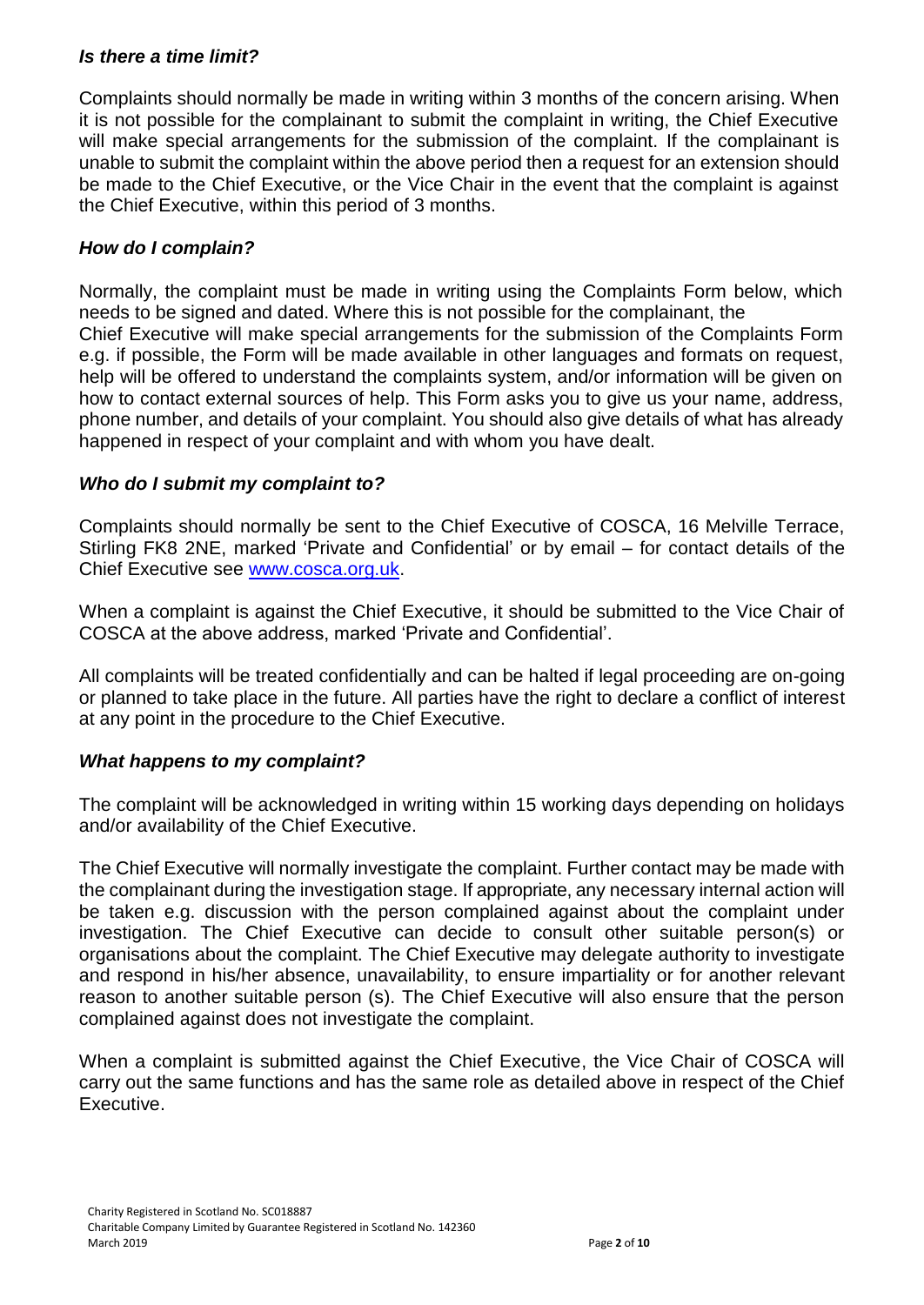During the investigation, contact may be made with the complainant for further information about issues raised in the complaint. In the event that the complainant does not respond to the above contact within 4 weeks, the complaint will be treated as if is an anonymous complaint. The complainant will be advised of the outcome of the investigation within 3 weeks of its completion, including any sanctions applied, who would impose and communicate them, and how the fulfilment of them would be monitored. Sanctions may include: training in a relevant area, increased supervision, review of responsibilities, and referral of complaint onto COSCA's disciplinary procedure.

## *Can I appeal the above outcome?*

If you wish to appeal the outcome of the investigation of your complaint you can do so on any of the following grounds:

- that the decision may have been affected by a failure to follow the relevant procedures and/or guidelines
- that there is new evidence and/or information that was not known to COSCA and to you that might have influenced the decision had it been available when the decision was made
- that the evidence did not warrant the decision made
- that any sanction(s) applied is disproportionate to the evidence provided and that it is unjust in the circumstances.

You can submit your appeal in writing within 4 weeks of being advised of the outcome of the investigation of your complaint. Your appeal needs to be submitted to the Chair of COSCA at COSCA's address, and the envelope should be marked 'private and confidential''

The Chair will:

- acknowledge receipt of your appeal within 4 weeks of receipt, and will inform you about when you will hear about the outcome of your appeal. The Chair can decide to consult other suitable person(s) or organisations about the appeal. The Chair may delegate authority to investigate and respond in his/her absence, unavailability, to ensure impartiality or for another relevant reason to another suitable person (s). The Chair will also ensure that the person complained against does not investigate the appeal. During the appeal stage, contact may be made with the complainant for further information about issues raised in the appeal
- will aim to inform you will in writing of the outcome decision within a period of 4 weeks. The Chair's decision is final on the complaint. After this, COSCA will acknowledge any further correspondence from you but, unless the information raises new issues that are considered significant, no further replies will be sent to you.

## *What if my behaviour is unacceptable?*

In the event that action has been taken to terminate all direct contact with an individual under COSCA's internal Unacceptable Behaviour Guideline, any complaint against COSCA staff, volunteers or other workers submitted by the individual may not be considered.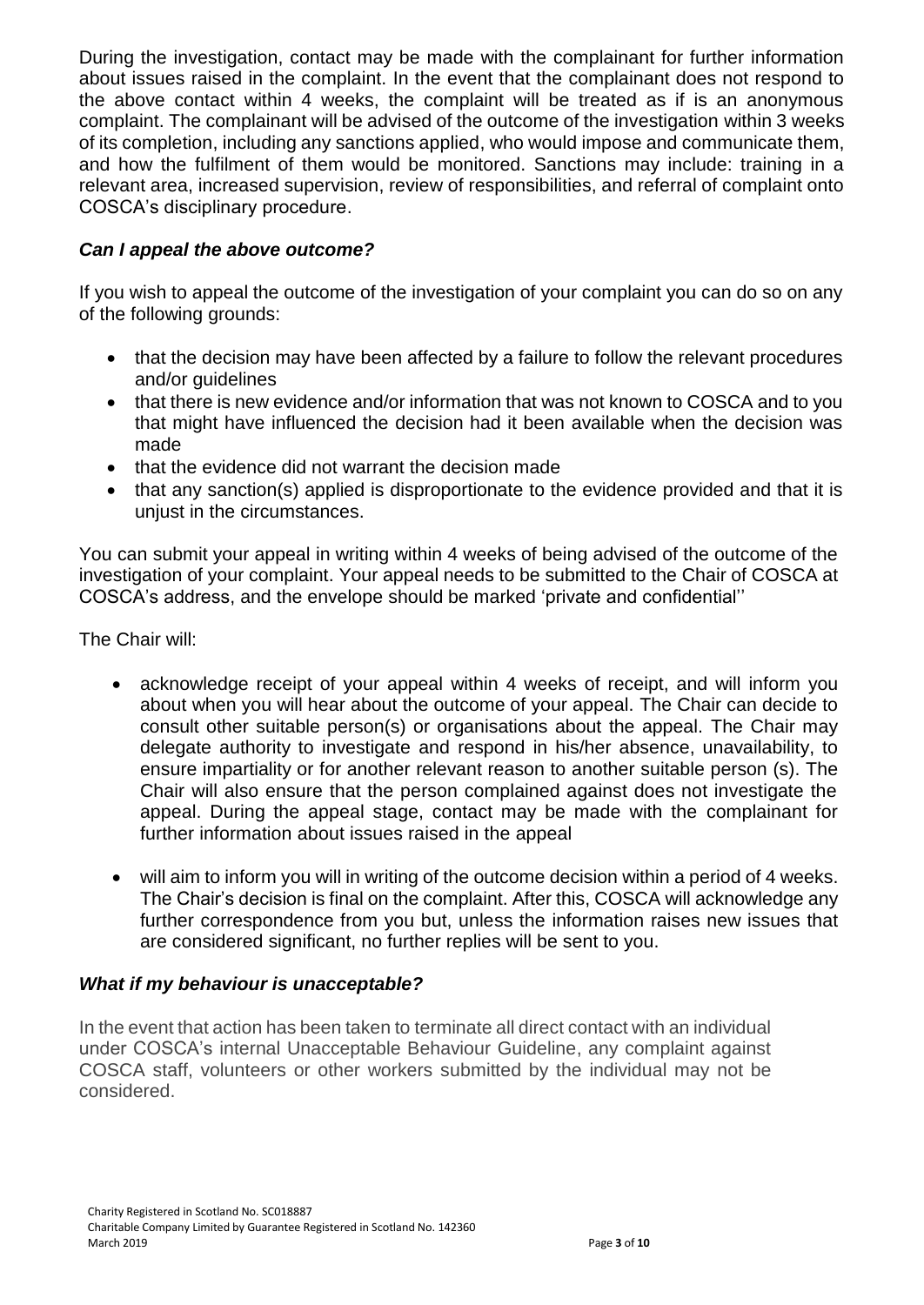#### *Who do I send feedback to?*

COSCA would like to hear about your positive or negative experiences of the services we deliver. You can send comments, compliments and suggestions to the person you usually deal with in COSCA.

Brian Magee Chief Executive COSCA (Counselling & Psychotherapy in Scotland) March 2019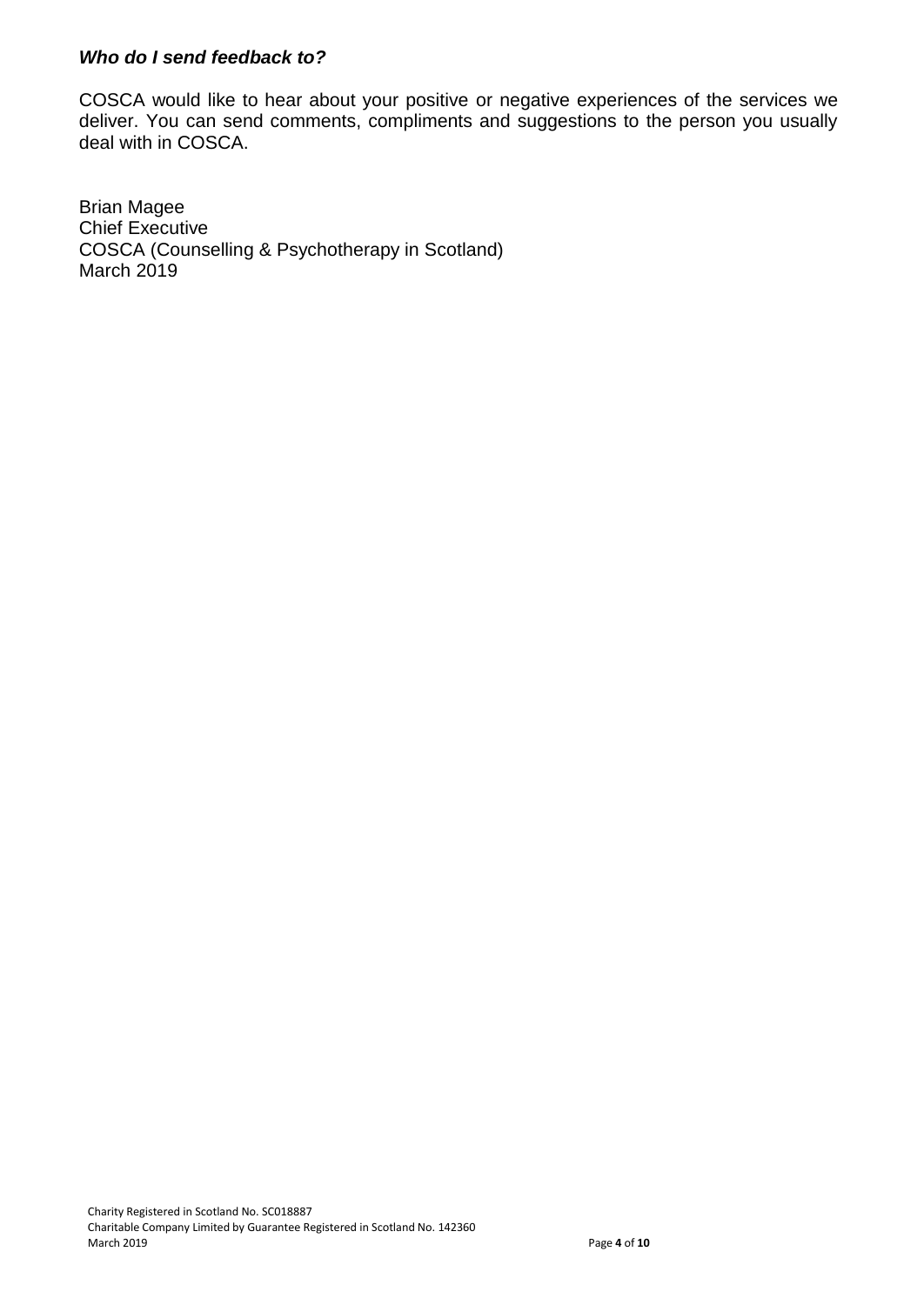

**COSCA (Counselling & Psychotherapy in Scotland) 16 Melville Terrace | Stirling | FK8 2NE**

**t 01786 475 140 fax 01786 446 207**

**e: [info@cosca.org.uk](mailto:info@cosca.org.uk) w: [www.cosca.org.uk](http://www.cosca.org.uk/)**

#### **COMPLAINT ABOUT THE SERVICES DELIVERED BY COSCA (COUNSELLING & PSYCHOTHERAPY IN SCOTLAND)**

Please note, the information provided below can be passed on to those cited in the complaint.

#### **DETAILS OF SERVICE DELIVERED**

Service delivered:

Name and role of any individuals involved in the delivery of the above service: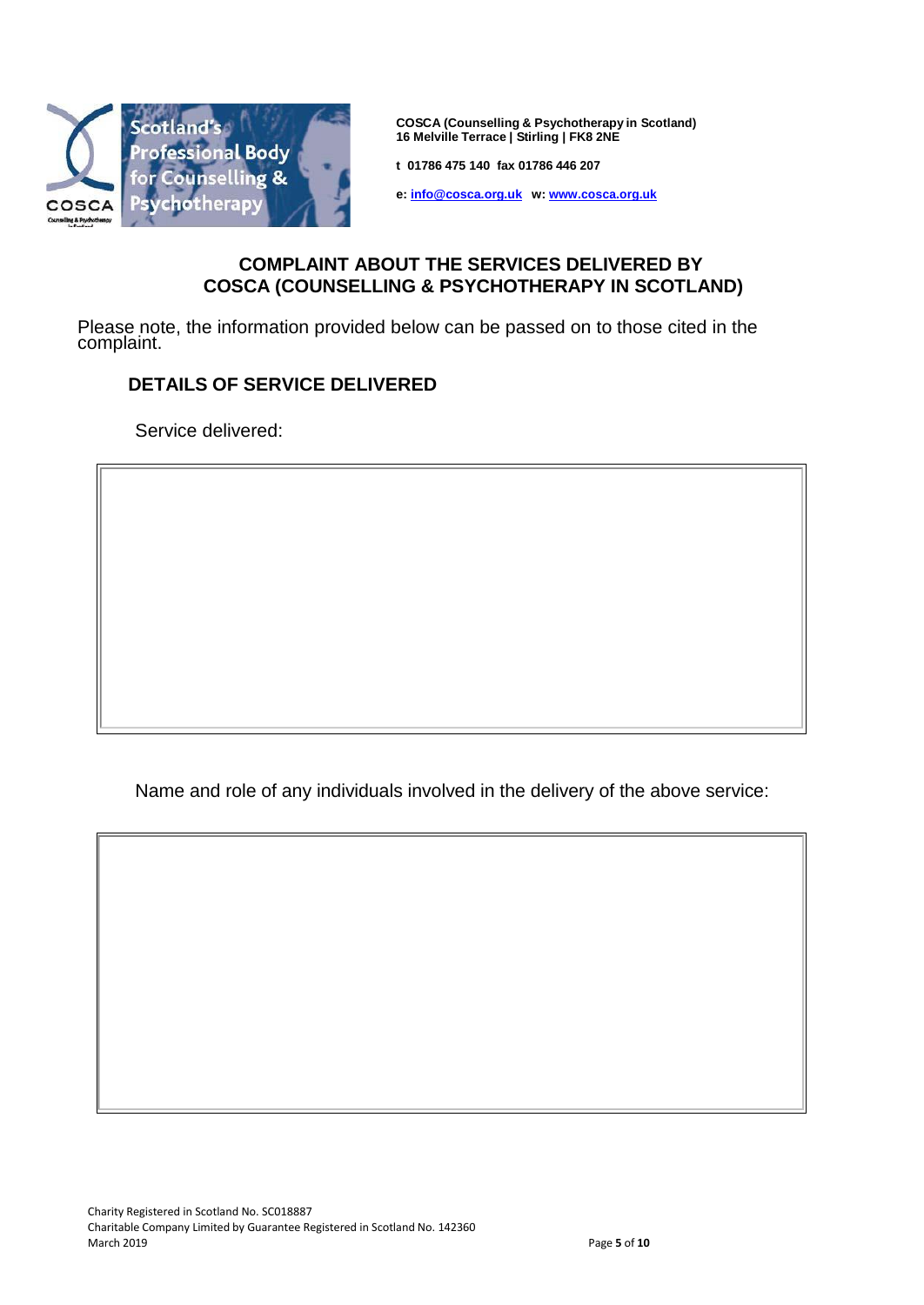Summary of complaint, including:

- dates of events
- parties involved
- reason for complaint
- impact of above events
- what should have been done differently
- possible results of complaint being submitted

Supporting evidence included e.g. documents, emails, etc.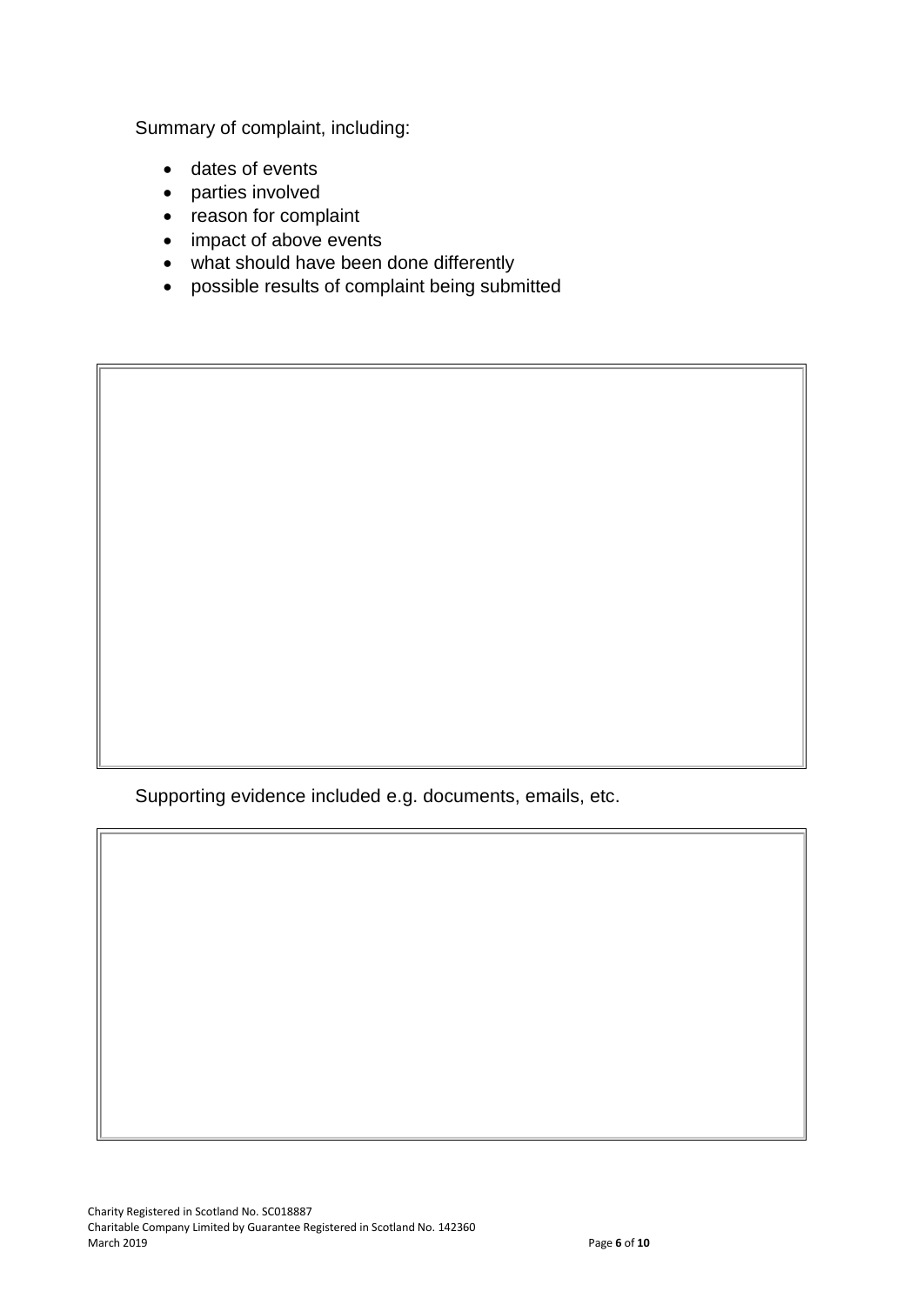## **YOUR NAME AND CONTACT DETAILS (Complainant)**

| Title | <b>First Name</b> | Surname |
|-------|-------------------|---------|
|       |                   |         |

## YOUR ADDRESS

| <b>Street</b> |  |
|---------------|--|
| Town          |  |
| Post Code     |  |

#### YOUR TELEPHONE NUMBER

#### YOUR EMAIL ADDRESS

| Signature         |  |
|-------------------|--|
| <b>Print Name</b> |  |
| Date              |  |

## Anonymous Complaint by Complainant

Is your Complaint anonymous?

| Yes | No |  |
|-----|----|--|
|     |    |  |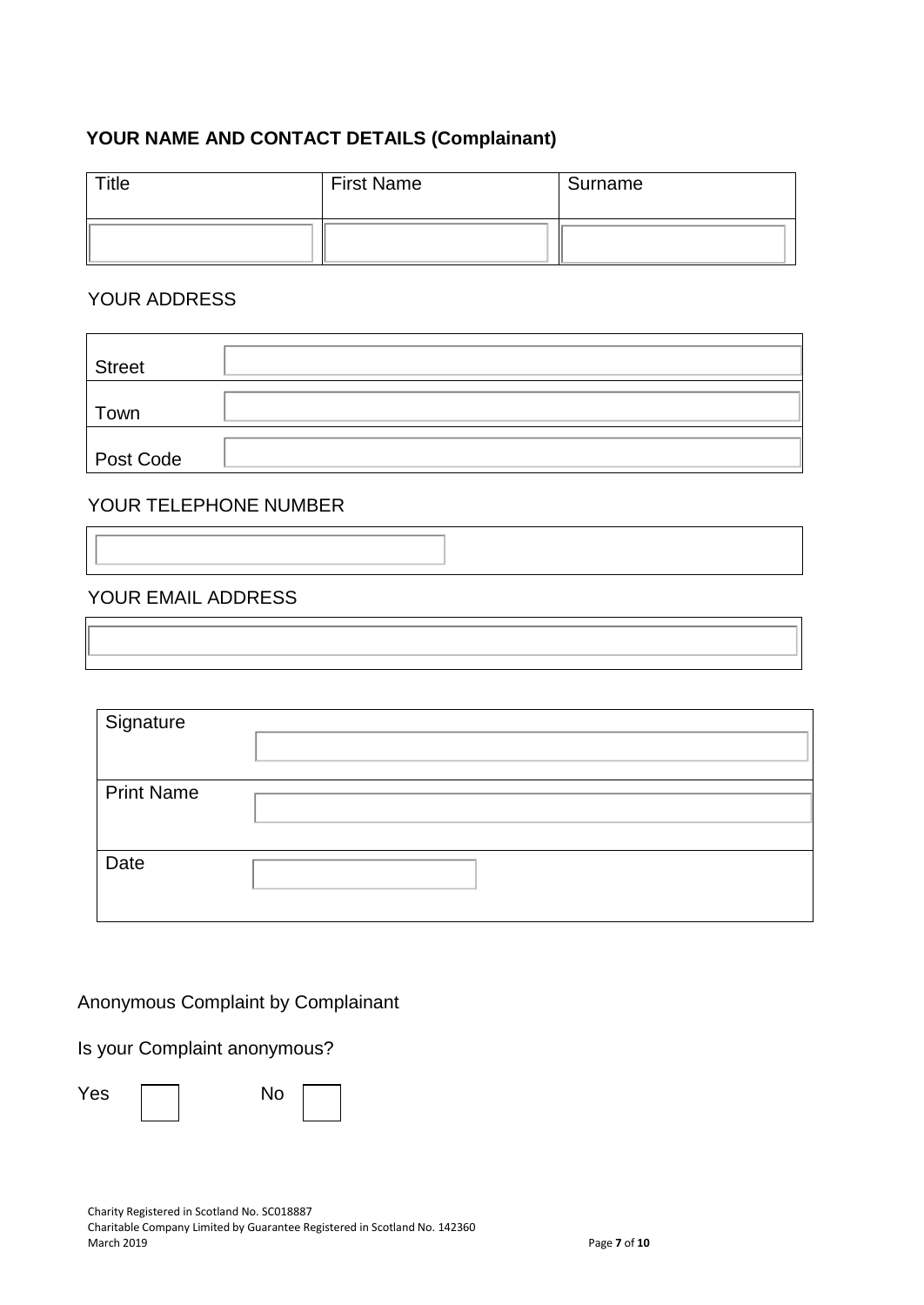## **COMPLAINT SUBMITTED BY THIRD PARTY**

Name and Contact Details of Third Party

## YOUR NAME

| $r$ itle | <b>First Name</b> | Surname |
|----------|-------------------|---------|
|          |                   |         |

#### YOUR ADDRESS

| Street    |  |
|-----------|--|
| Town      |  |
| Post Code |  |

## YOUR TELEPHONE NUMBER

| YOUR EMAIL ADDRESS |  |  |
|--------------------|--|--|

#### YOUR EMAIL ADDRESS

| Signature         |  |
|-------------------|--|
|                   |  |
| <b>Print Name</b> |  |
|                   |  |
|                   |  |
| Date              |  |
|                   |  |

Anonymous Complaint by Third Party

Is your Complaint anonymous?

 $Yes \frown$  No

Charity Registered in Scotland No. SC018887 Charitable Company Limited by Guarantee Registered in Scotland No. 142360 March 2019 Page **8** of **10**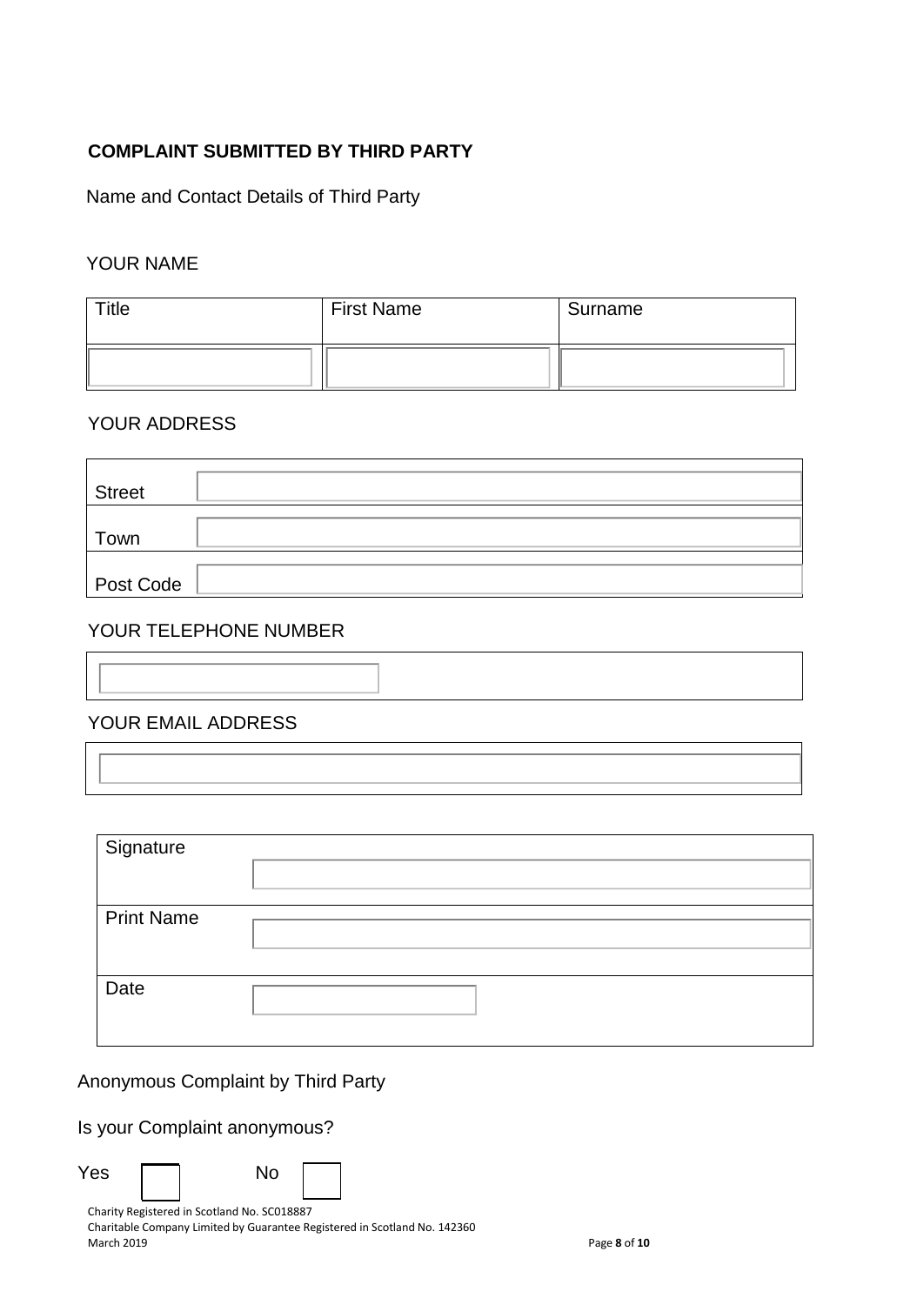## **COMPLAINT SUBMITTED BY REPRESENTATIVE**

Name and Contact Details of Representative

#### YOUR NAME

| Title | <b>First Name</b> | Surname |
|-------|-------------------|---------|
|       |                   |         |

#### YOUR ADDRESS

| <b>Street</b> |  |
|---------------|--|
| Town          |  |
| Post Code     |  |

## YOUR TELEPHONE NUMBER

## YOUR EMAIL ADDRESS

| Signature         |  |
|-------------------|--|
| <b>Print Name</b> |  |
| Date              |  |

Anonymous Complaint by Representative

#### Is your Complaint anonymous?

| Yes | No |
|-----|----|
|-----|----|

| I<br>۰.<br>× |  |
|--------------|--|
|              |  |

Charity Registered in Scotland No. SC018887

Charitable Company Limited by Guarantee Registered in Scotland No. 142360 March 2019 Page **9** of **10**